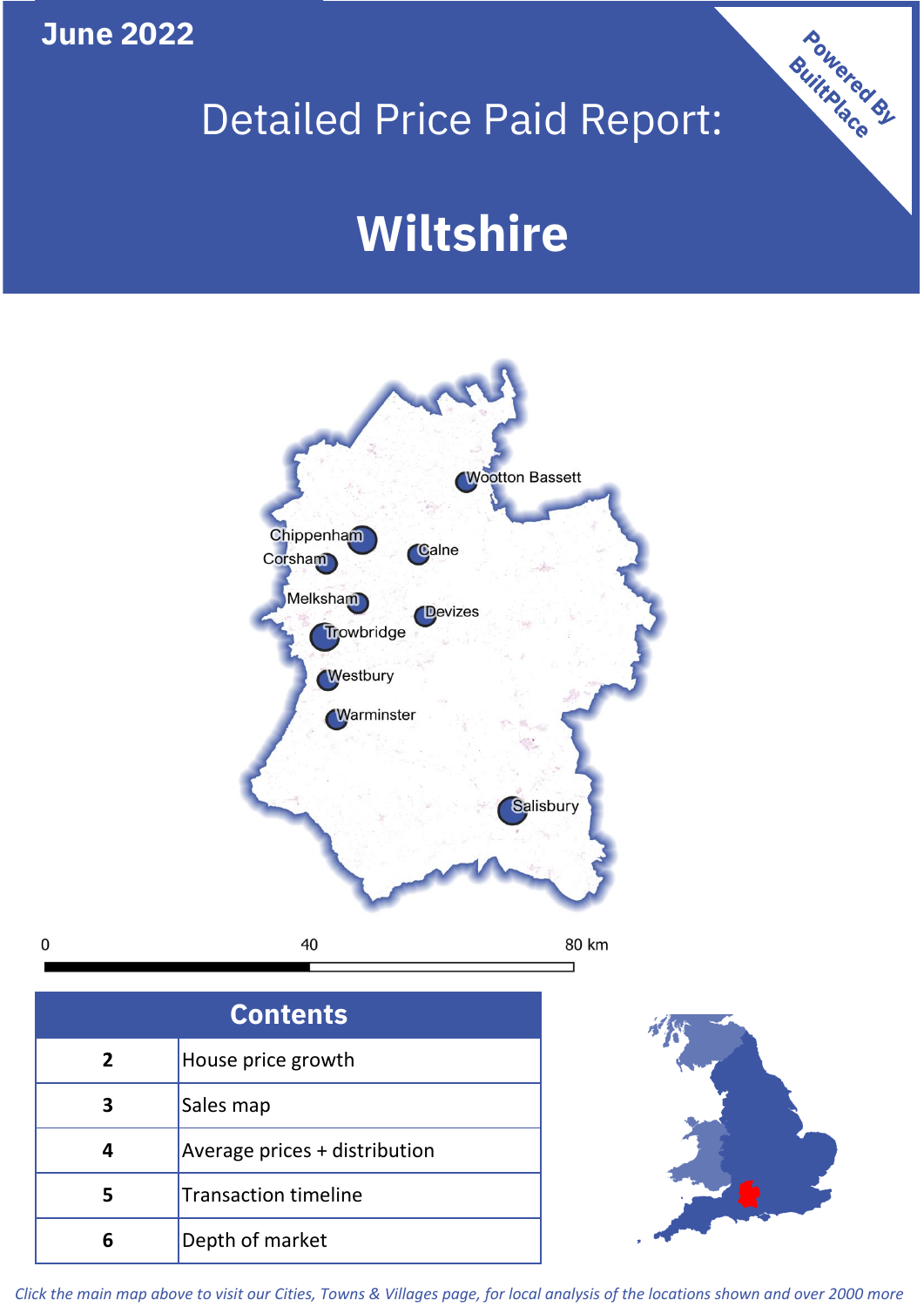### **Headline Data**

|                     | <b>Current level</b> | 3 month  | <b>Annual</b> | 5 year  | 10 year |
|---------------------|----------------------|----------|---------------|---------|---------|
| <b>House prices</b> | £334,244             | 3.3%     | 11.6%         | 25.3%   | 57.5%   |
| <b>Transactions</b> | 8,271                | $-12.1%$ | 16.4%         | $-7.9%$ | 32.8%   |

## **House Price Growth (April 2022 data)**

#### *Annual Change in House Prices*



House prices in Wiltshire grew by 11.6% in the 12 months to April 2022 (based on 3-month smoothed data). By comparison national house prices grew by 10.7% and prices in the South West grew by 12.3% over the same period.

Wiltshire house prices are now 45.2% above their previous peak in 2007, compared to +49.0% for the South West and +52.9% across England.



#### *Year-To-Date Change in House Prices, December to April*

Local prices have grown by 4.2% in 2022 so far, compared to growth of 2.5% over the same period last year.

#### *Source: OS OpenData; UK House Price Index (Contains HM Land Registry data © Crown copyright)*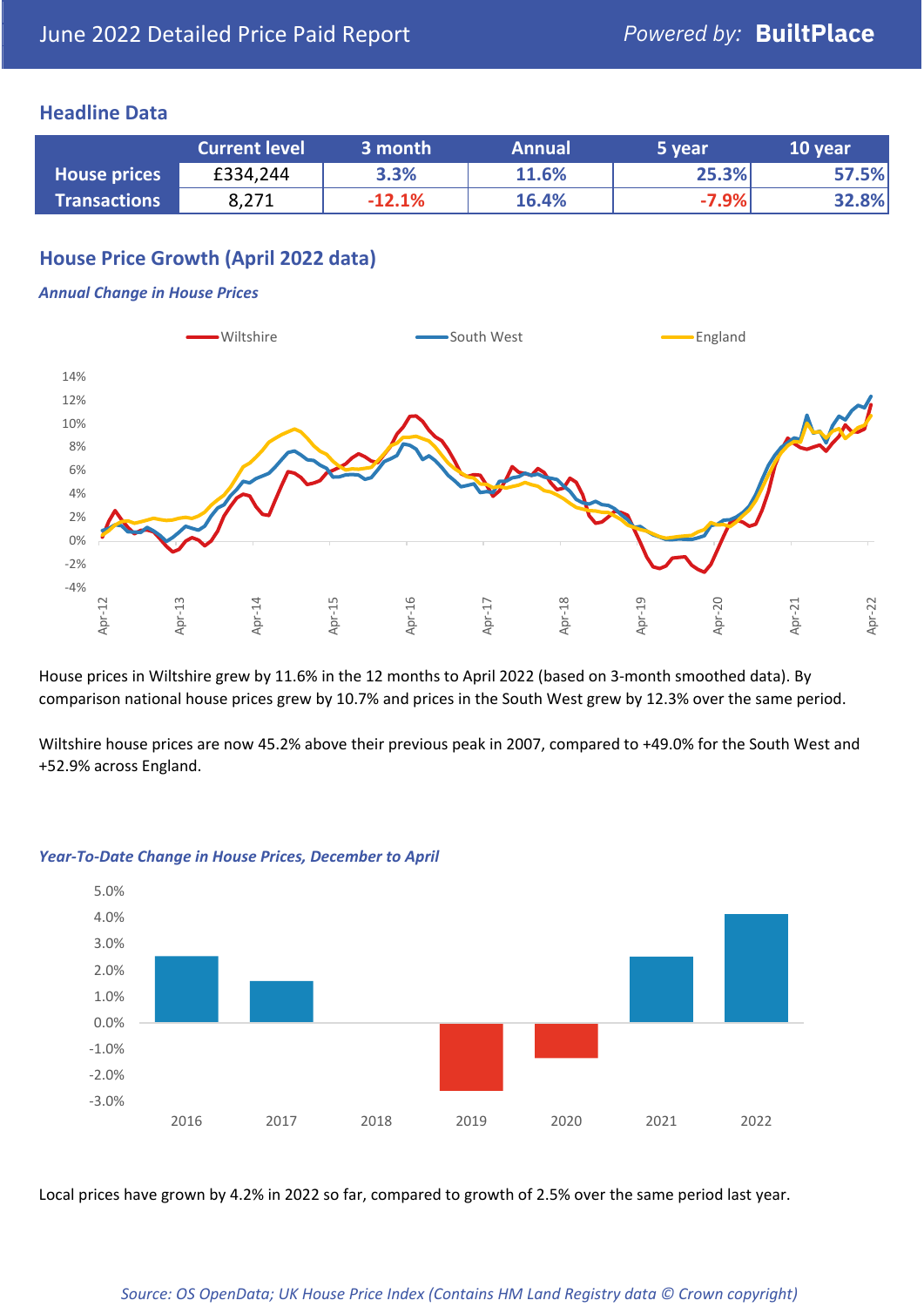## **House Price Map**

*12 months to April 2022*



*Each point is one postcode, coloured by the average value relative to all sales in this local authority (price bands are LA-specific quintiles).*

## **Map Key**

| Min      | Max      |                            |
|----------|----------|----------------------------|
| Up to    | £207,000 | 1st quintile / lowest 20%  |
| £207,000 | £262,000 | 2nd quintile               |
| £262,000 | £330,000 | 3rd quintile               |
| £330,000 | £450,000 | 4th quintile               |
| £450,000 | and over | 5th quintile / highest 20% |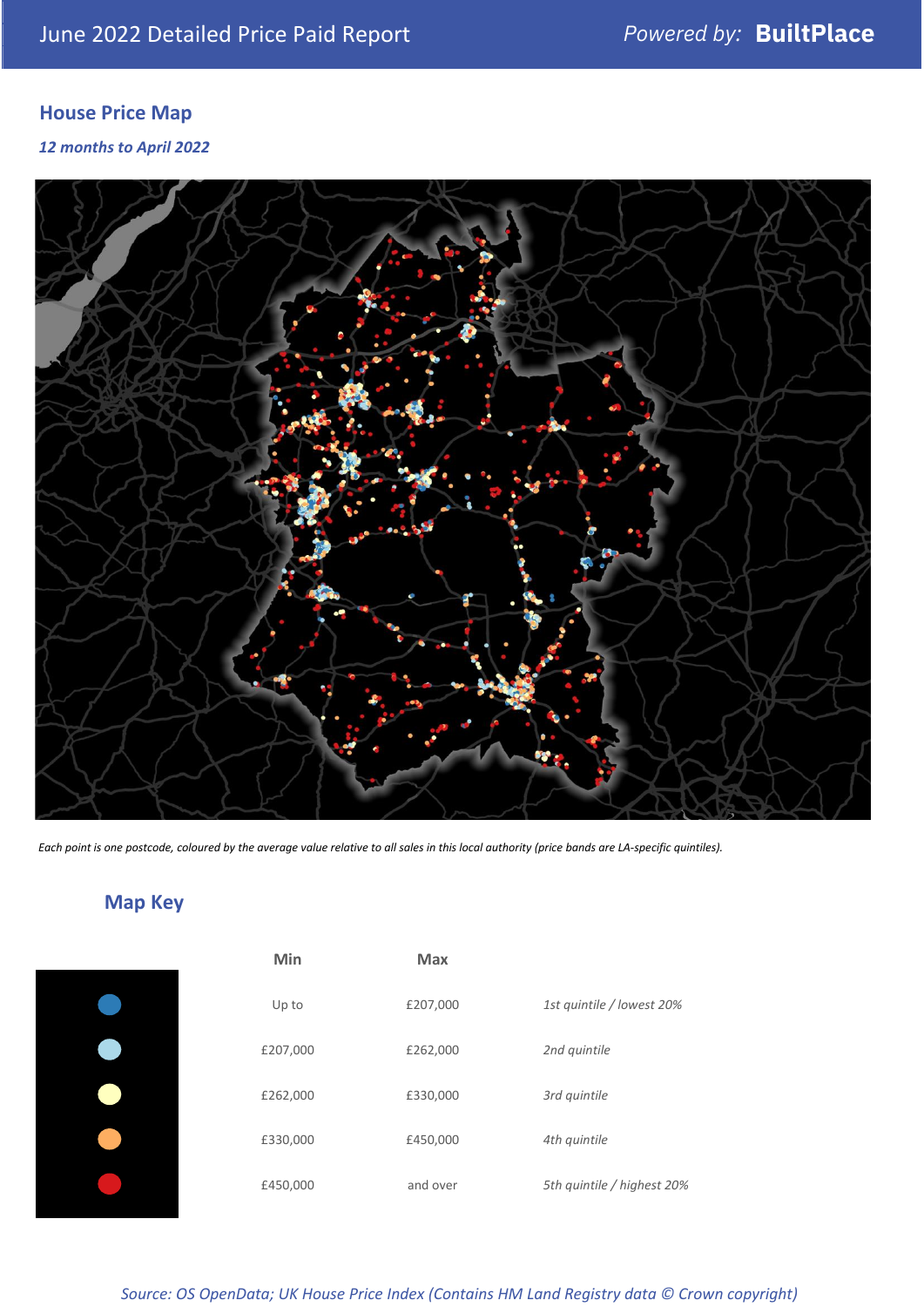## **Average House Price by Property Type**

#### *12 months to April 2022*



|                 | <b>New</b> | <b>Second hand</b> |  |  |
|-----------------|------------|--------------------|--|--|
| <b>Flat</b>     | £277,507   | £173,320           |  |  |
| <b>Terraced</b> | £281,764   | £266,863           |  |  |
| Semi-detached   | £284,638   | £310,801           |  |  |
| <b>Detached</b> | £421,159   | £529,959           |  |  |

## **House Price Distribution by Year**

*All properties, by price band and calendar year (2020 = year to date)*

|                    | 1997 | 2002 | 2007 | 2012 | 2017 | 2019 | 2020 |
|--------------------|------|------|------|------|------|------|------|
| <b>Under £100k</b> | 75%  | 26%  | 3%   | 4%   | 2%   | 1%   | 1%   |
| £100-200k          | 21%  | 51%  | 47%  | 46%  | 25%  | 16%  | 17%  |
| E200-300k          | 3%   | 15%  | 29%  | 29%  | 36%  | 35%  | 33%  |
| £300-400k          | 1%   | 5%   | 11%  | 10%  | 18%  | 21%  | 21%  |
| £400-500k          | 0%   | 2%   | 5%   | 5%   | 9%   | 11%  | 13%  |
| <b>£500k-1m</b>    | 0%   | 1%   | 4%   | 4%   | 9%   | 14%  | 13%  |
| £1-2m              | 0%   | 0%   | 0%   | 0%   | 1%   | 1%   | 2%   |
| <b>Over £2m</b>    | 0%   | 0%   | 0%   | 0%   | 0%   | 0%   | 0%   |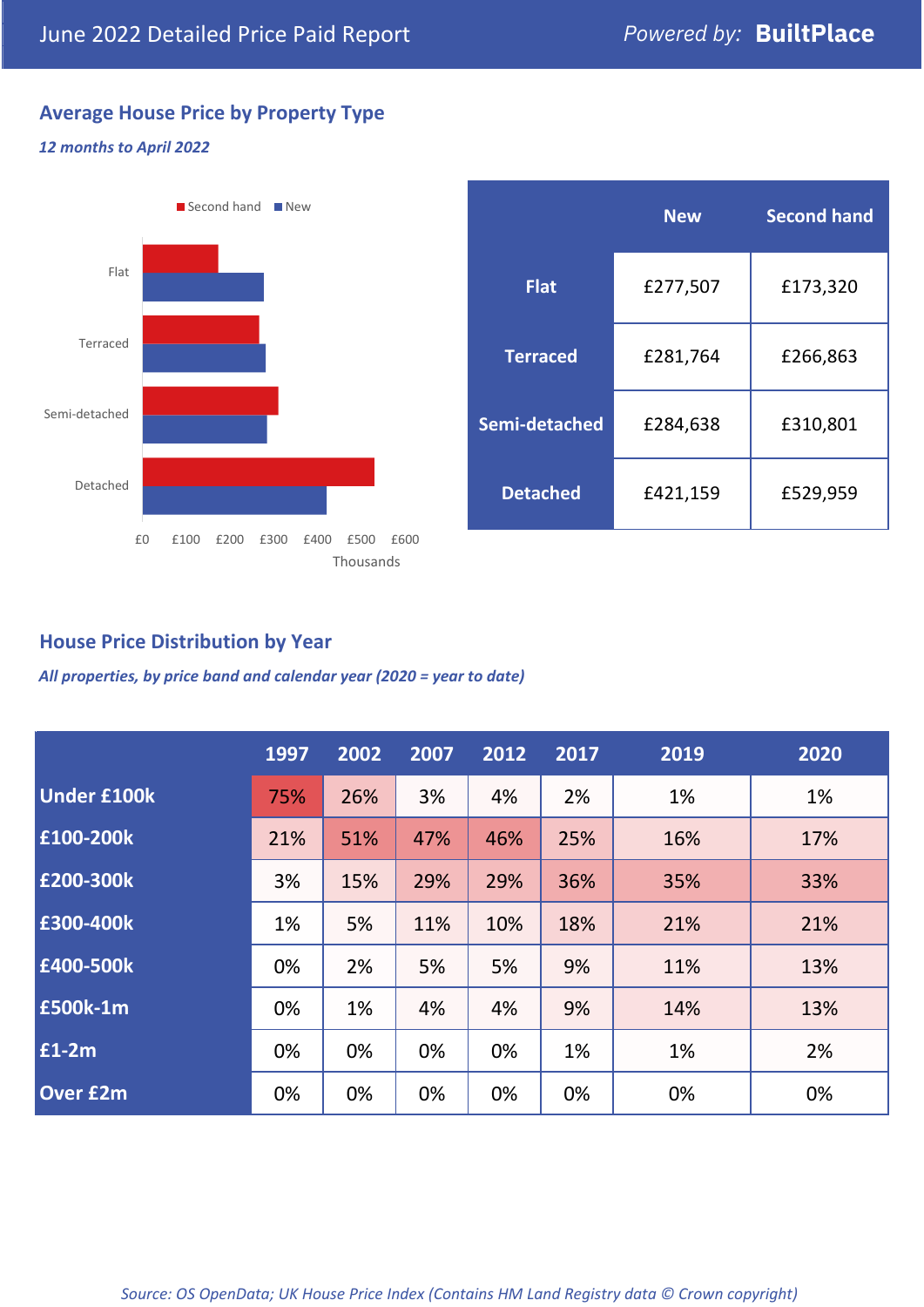## **Transactions (February 2022 data)**

*Annual Transactions, Indexed (2001-05 average = 100)*



There were 8,271 transactions in Wiltshire during the 12 months to February 2022. This is 80% of the average from 2001- 05 and suggests activity is below pre-downturn levels.

Transactions in Wiltshire have fallen by 11.3% since 2014, compared to changes of -8.3% for South West and -7.7% for England.



#### *Cash and New Build Sales as % of Total, by Year*

*Note: The data on this page EXCLUDES transactions identified as transfers under a power of sale/repossessions, buy-to-lets (where they can be identified by a mortgage), and transfers to non-private individuals - i.e. it comprises only Land Registry 'A' data.*